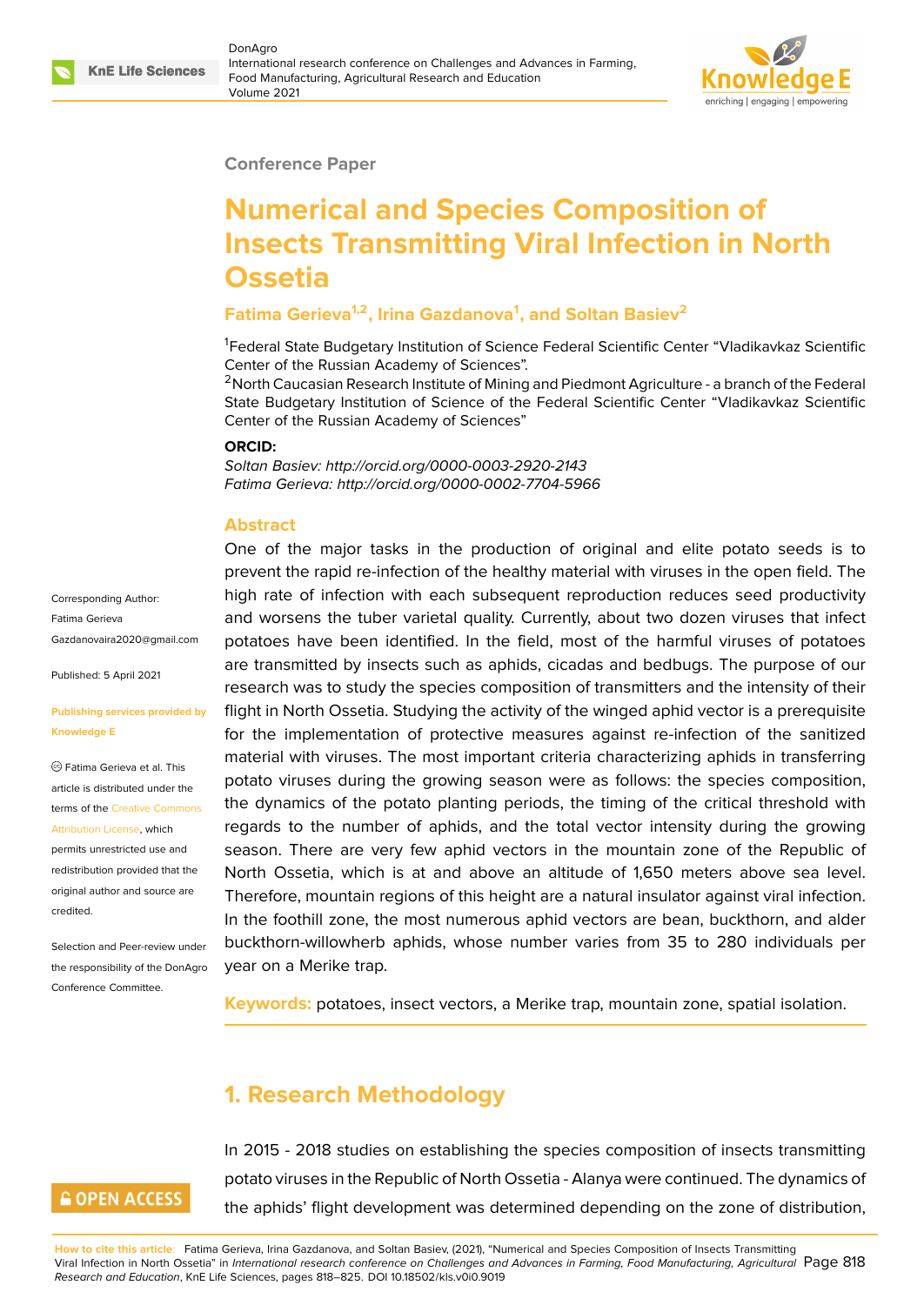stages of a host plant organogenesis and the influence of weather conditions. The studies were carried out in three stationary nurseries of selective breeding, specifically, in the foothill and at two altitudes of the mountain zone 1,400 m and 1,650 m above sea level [1].

Aphid number was determined using Merike water traps.

Yellow cups were put directly on the soil surface, on a 5x5 m area of clean steam, at th[e](#page-6-0) edge of a potato field. Water was poured into the cups, just over the yellow paint edge. On a day-to-day basis, aphids were taken out from yellow cups by filtering through a gauze wad. Then the gauze wad with the insects remaining on it was put into a bottle with 80% alcohol. In the laboratory, gauze wads were unrolled on watch glasses [2-5]. Aphids were counted and identified under a binocular loupe. Alcohol samples can be preserved for several months. Wingless aphids were counted by 100 leaves once every ten days from the moment of crops emergence to top necrosis. Leaves of the lower, middle, and upper layers were taken for accounting. Leaves were collected in polyethylene bags in the morning, and aphids were counted on the same day [6, 7].

#### **Experiment options:**

#### **Foothill zone:**

Planting potatoes without isolation Spatial isolation at a distance of 1,000-1,200 m Spatial isolation by crops of spring oats

#### **Mountain zone:**

Planting potatoes at an altitude of 1,400 m above sea level without isolation Altitude of 1,400 m above sea level. Spatial isolation at a distance of 1,000-1,200 m Planting potatoes at an altitude of 1,650 m above sea level without isolation Altitude of 1,650 m above sea level. Spatial isolation at a distance of 1000-1200 m

### **2. Results and Discussions**

The green peach aphid (Muzodes persicae Sulz.). The main host plants are as follows: peach, almond, apricot. Summer generations can feed on herbaceous plants of many families. The pest can hibernate as adult insects on perennial plants, wintering weeds, tubers and root crops in storages. Peach aphid is a carrier of viruses L, Y. A, M, S, F, spindle tuber.

The buckthorn aphid (Aphis nasturtii Kalt.). It hibernates in the egg stage on the main host being laxative buckthorn (Rhamnus cathartica L.). Summer hosts are herbaceous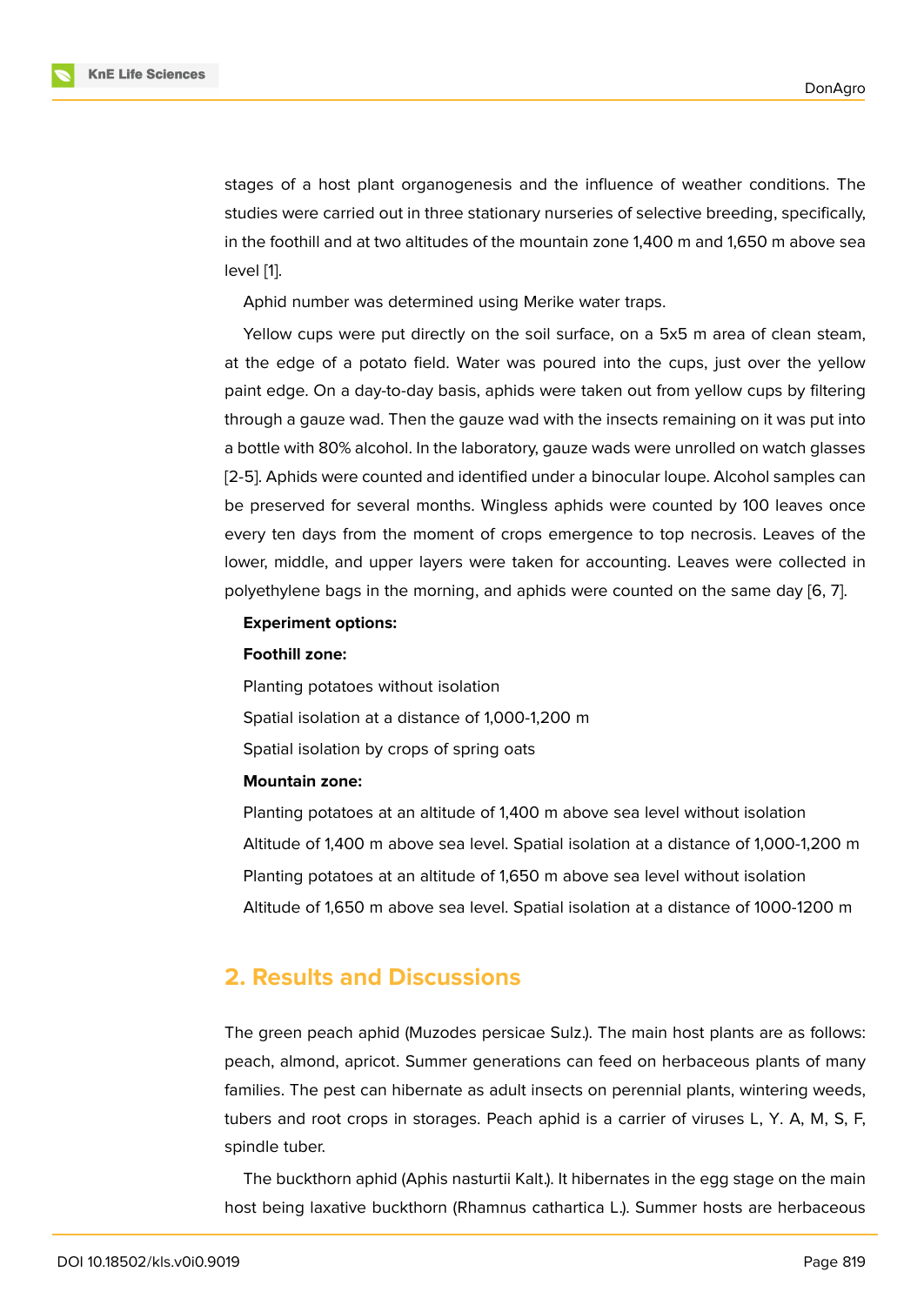plants, mainly buckwheat, nightshade, crucifers. It is widespread in all zones. Buckthorn aphid is a carrier of viruses, L, Y. A, M, S, F but comes short of the latter significantly in its transmitting ability. The leaf-rolling virus transmits only in 5-10% of cases.

The alder buckthorn-willowherb aphid (Aphis frangule Kalt.). By morphological and biological characteristics, this species is similar to the previous one. The main host is the alder buckthorn (Frangula alnus Mill), on which some of the aphids remain throughout the growing season, the other part migrates to potatoes and herbaceous plants [8-10].

The foxglove aphid (Aulacorthum solani Kalt.). It develops without the obligatory change of hosts on many herbaceous plants, specifically, potatoes, foxglove, buttercups, etc. It is widespread in almost all zones but in smaller quantities than buckthorn aphid. The foxglove aphid is a transmitter of viruses Y, A, M, F.

The large potato aphid (Macrosiphum euphorbiae Thorn, M. solanifolii Ashm.). This species does not change hosts. It develops parthenogenetically on many herbaceous plants, including potatoes. It is widespread mainly in areas with mild winters. The large potato aphid is a transmitter of mosaic viruses and partly of curlytop virus.

The black bean aphid (Aphis fabae Scop). The main hosts are spindle (Evonymus europaeous L.), guilder-rose (Viburnum opulus L.), sweet mock orange (Phyladelphus coronarius L.). In summer it feeds on legumes, beetroots, poppy seeds. In terms of the ability to transmit viruses infecting potatoes, the black bean aphid comes short of all previous species. However, during the years of mass reproduction it can have a significant effect on the planting material infection [11, 12].

### **3. Foothill Zone**

The first winged aphids were recorded in the foothill zone in 2015 in the second decade of May. Mass flights were noted in the third decade of June, when 497 individuals on average were collected from one trap per season, including 382 transmitters of the viral infection. The foxglove aphid (Aulacorthum solani Kalt) was the most numerous that year, specifically, 156 specimens per trap on average and the green peach aphid (Muzodes reg-sicae Sulz) showed 126 specimens. Mass flights of buckthorn aphid (Aphis nasturtii Kalt) and alder buckthorn-willowherb aphid (Aphis frangulae Kalt) were recorded in the second decade of July with an average number of 80-90 individuals.

In 2015-2016 mass flight of aphids was not observed. In 2015, no wingless aphids were found in June and July. In option 2, at the beginning of the first decade of August, the maximum number of wingless aphids on 100 leaves was observed on potato plants and was averaged by 20 individuals [13, 14].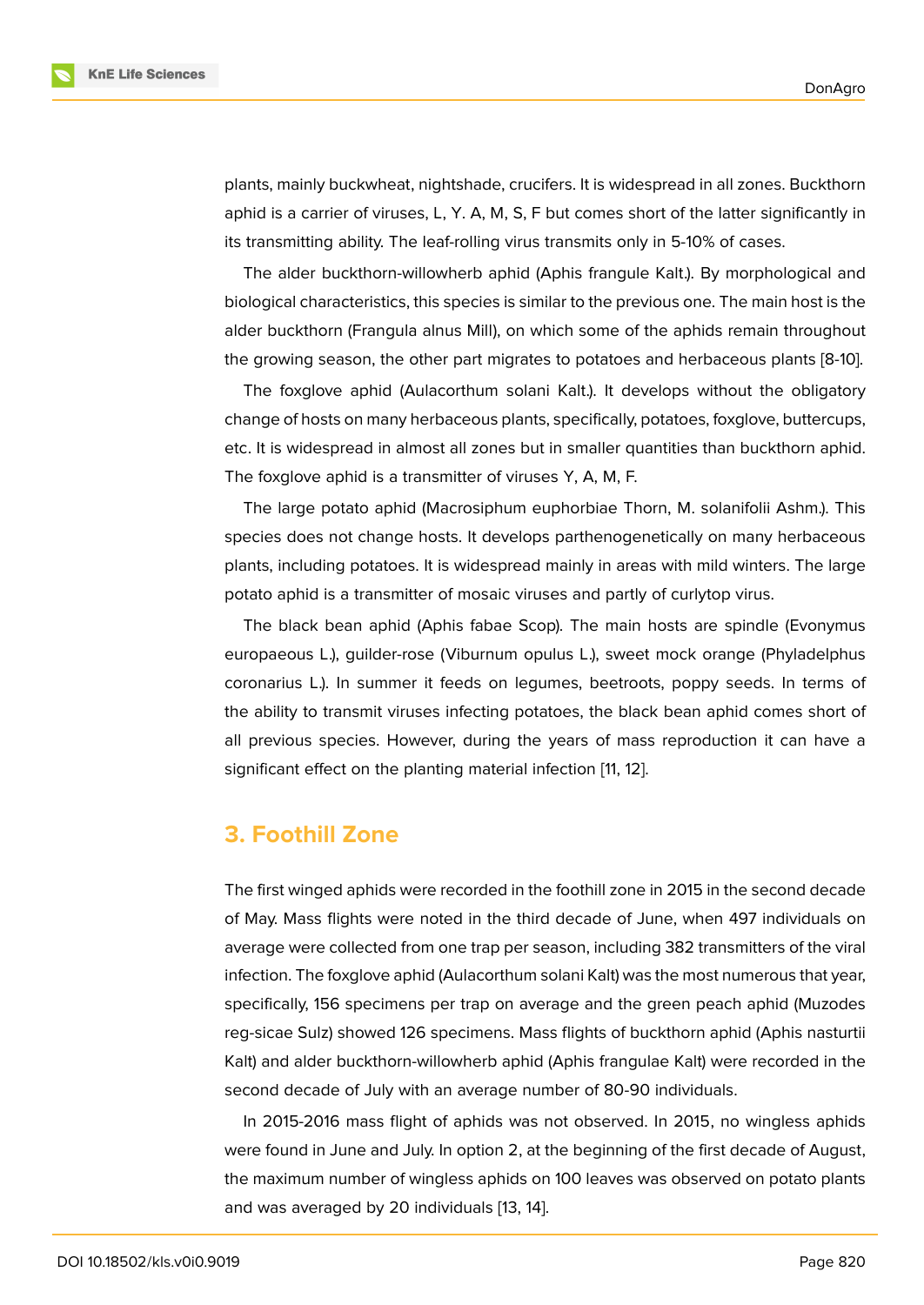**KnE Life Sciences** 



In July 2015, no wingless aphids were found. In the second decade of August single individuals of wingless aphids were observed on 100 leaves on potato plants (5-7 individuals) for one Merike trap. It is believed that 0-20 aphids per 100 potato leaves indicate a good potato condition in the area. A critical number of aphids of more than 80 individuals per 100 planting leaves can be severely affected by a viral infection. The next two years of research showed that the flight period of aphids began in the second or third decades of May and lasted until the third decade of August. The beginning of the mass flight is strongly influenced by the intensity with which the positive temperatures accumulate in the spring. The earlier this happens, the earlier the period of dispersal of winged aphids from the primary host begins.

| option | 2015               |                                     | 2016               |                                     | 2017               |                                     | 2018               |                                     | On average         |                                            |
|--------|--------------------|-------------------------------------|--------------------|-------------------------------------|--------------------|-------------------------------------|--------------------|-------------------------------------|--------------------|--------------------------------------------|
|        | Aphids,<br>totally | Vectors<br>out of<br>this<br>number | Aphids,<br>totally | Vectors<br>out of<br>this<br>number | Aphids,<br>totally | Vectors<br>out of<br>this<br>number | Aphids,<br>totally | Vectors<br>out of<br>this<br>number | Aphids,<br>totally | <b>Vectors</b><br>out of<br>this<br>number |
|        | 497                | 382                                 | 474                | 304                                 | 327                | 277                                 | 520                | 427                                 | 454                | 347                                        |
|        | 266                | 232                                 | 209                | 122                                 | 104                | 56                                  | 302                | 179                                 | 220                | 122                                        |
| 3      | 297                | 171                                 | 274                | 111                                 | 127                | 72                                  | 391                | 204                                 | 272                | 139                                        |
| 4      | 38                 | 28                                  | 39                 | 20                                  | 24                 | 17                                  | 49                 | 38                                  | 37                 | 26                                         |
| 5      | 19                 | 11                                  | 27                 | 12                                  | 19                 | 9                                   | 14                 | 12                                  | 21                 | 13                                         |
| 6      |                    |                                     | $\Omega$           | $\Omega$                            | 12                 | $\overline{7}$                      | 17                 | 10 <sup>°</sup>                     | 10 <sup>°</sup>    | 6                                          |
|        |                    |                                     | $\Omega$           | $\mathbf 0$                         | 11                 | 8                                   | 9                  | $\mathbf 0$                         | 7                  | 3                                          |

TABLE 1: Comparative data on number of insect vectors of viral infection in the North Ossetia vertical zonality

The total number of winged aphids varied depending on the climatic conditions of June and July. The main and most important factor was the stability of a favorable temperature (19-23°C) and humidity. Drought usually limited the number of aphids severely. The number of aphids in 2017 was higher than in the previous years and amounted to 67 pieces of aphid for one Merike trapping vessel. The total number of aphids for all periods of capture in 2018 in the isolation area was 391 and 302, including 139 and 122 vectors of viral infection. Various types of isolation protected the potato plantings from the winged individuals to varying degrees. In the option when the oat crops served as an isolation barrier, the number of trapped insects was higher than in the potato plantations that were in spatial isolation. On average, over four years in option 2, the number of virus transmitters was 272 individuals and in option 3, it was220 individuals.

In the area without insulation, there were significantly more aphids (454 individuals), which is almost twice more than in the areas with isolation. When determining the species composition, the following types of aphids were found: green peach aphid,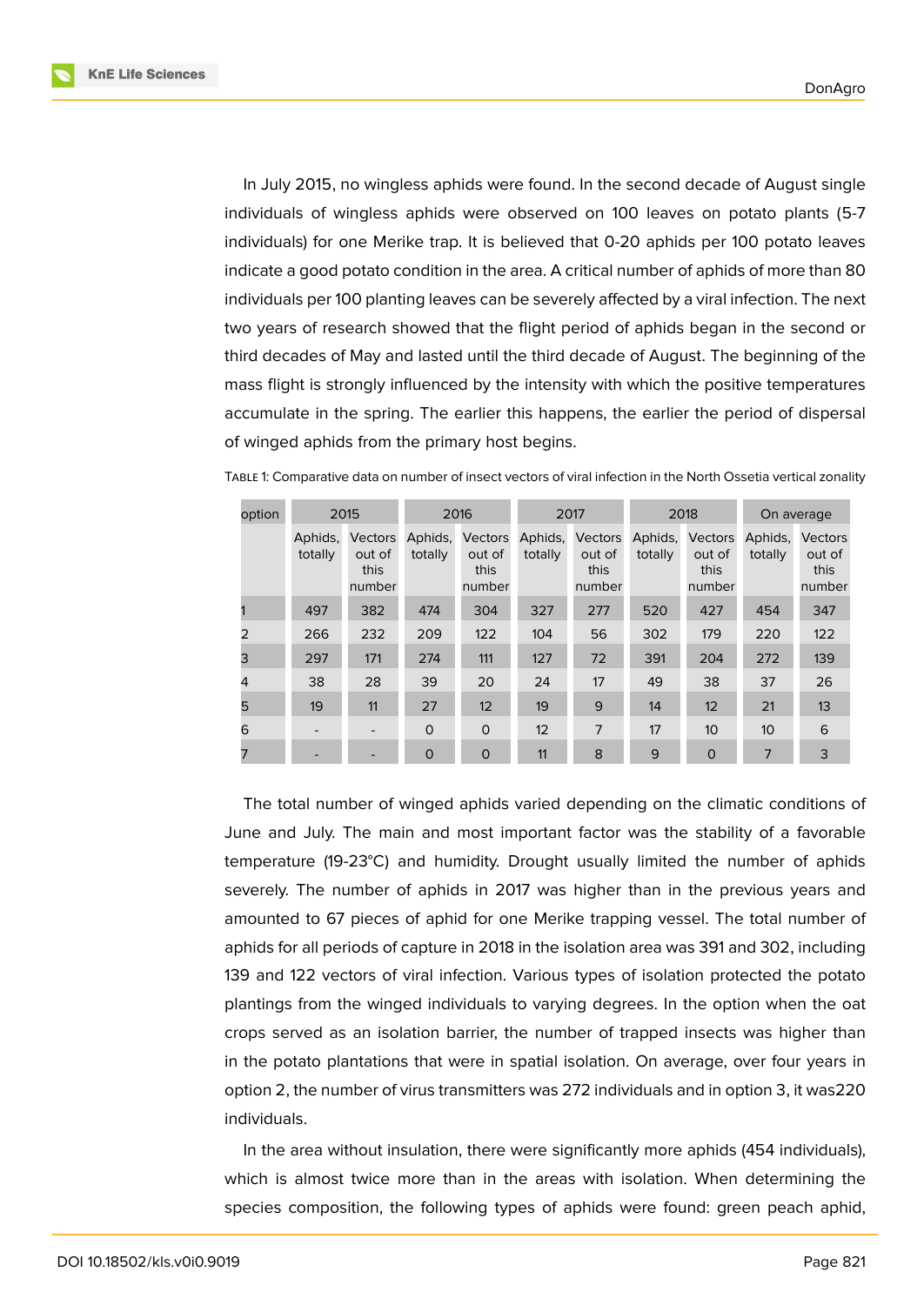

bean aphid, buckthorn aphid, alder buckthorn-willowherb aphid, large potato aphid, black bean aphid and single individuals of spindle, guilder-rose and sweet mock orange. The part of buckthorn and alder buckthorn-willowherb aphids trapped in 2016 was 58.1%, foxglove aphids – 21.7%. Wingless aphids were noted in July during the growing season of 2016 in the forest-steppe zone in potato plants isolated from a viral infection and there were 19 individuals of aphids. 37 aphids were found on not isolated plants (control option).

In the catching of 2017, the large potato aphid prevailed, accounting for 20% and green peach for 14.4%. The proportion of these species of aphids in the first years of observations was slightly higher. In 2017, there was half the number of viral infection transmitters in the isolated area than in the area without isolation, where the infection of potato plants with a viral infection was much greater. The data on wingless aphids counting in 2018 showed the same pattern. In an isolated area, 18 aphids were noted, without isolation there were 38 aphids.

Thus, recording of winged and wingless aphids in the foothill zone showed that the number of vectors in a potato field located at a distance of 1,000-1,200 meters from possible sources of viral infection for four years on average was two times less than on the areas commonly planted with potatoes. Isolation of a potato field by planting oats, in comparison with the control option, contributed to a decrease in the total number of aphids by 30-35%, spatial isolation by 55-58%. Despite the significant number of captured individuals, the number of aphids for the entire observation period in the foothill zone did not reach a critical threshold. The critical threshold is the total number of harmful winged aphids caught from the beginning of the growing season for one trap in the number of more than 50 specimens.

## **4. Mountain Zone**

In mountainous conditions, there are much less transmitters of viral infection than in the foothill zone. The productivity of natural isolation changes with regards to the location of the potato plantings in vertical zonality. At an altitude of 1,400 m and on average over four years during the growing season, 37 individuals got into the Merike trap while at an altitude of 1,650 m this figure was equalnto 10 individuals. In the mountain zone, the highest flight intensity of aphids at an altitude of 1,400 m was observed in general potato plantations in the immediate vicinity with a collection nursery of varieties characterized by different ripening periods (option 4). Long-growing plantings of potatoes attracted winged aphids, whose total number was 49 individuals. Spatial isolation at this height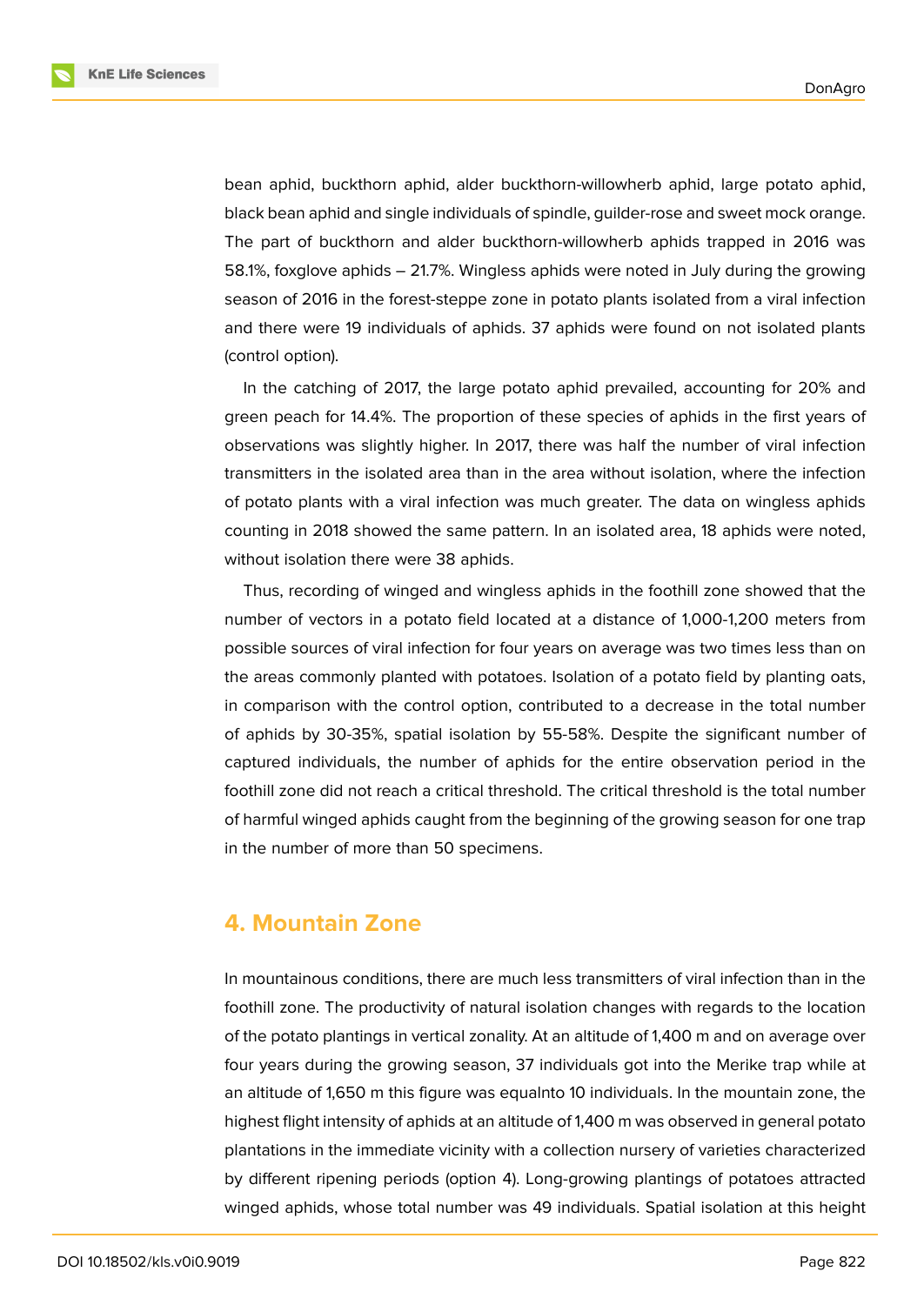**KnE Life Sciences** 



reduced the figure to 12 pieces. It was indicative that the flight of aphids practically stopped at an altitude of 1,650 meters above sea level. 7 individuals were caught in Merike traps in the nurseries of mini tubers and PP-1 planted there. In option 6, where not only vertical natural but also spatial (absence of nearby common plantings of potatoes and other suspected sources of infection) isolation was observed. On average 3 individuals were recorded over 3 years. The species composition was somewhat different from the composition spreading on the plane. The foxglove aphid and green peach aphids were the most numerous. The third and fourth places were occupied by buckthorn and alder buckthorn-willowherb aphids.

# **5. Conclusion**

1. In the foothill zone of the Republic of North Ossetia, the most numerous representatives of aphids vectors are as follows: bean, buckthorn, alder buckthorn-willowherb, the number of which per standard trap varies from 35 to 280 per year on a Merike trap.

2. The degree of recontamination of potato plantings is related to the number of aphids during the growing season. In the foothill zone, under the conditions of spatial isolation by crops of oats, the number of aphids over 4 years was on average 30-35% less than in the option without isolation. The remoteness from the sources of infection at a distance of 1,000-1,200 m increased the selection efficiency by 55-58%.

3. In the mountain zone of the Republic of North Ossetia-Alania, at an altitude of 1,650 meters above sea level and higher, there are practically no aphids transmitting viruses. Therefore, the mountainous regions of the republic of this height are a natural isolator from viral infection.

4. Spatial isolation of primary potato nurseries from the sources of viral infection (potato crops affected by the virus) in the mountain zone turned out to be unnecessary at an altitude of 1,650 m above sea level. Horizontal insulation is necessary at an altitude of 1,400 m above sea level.

# **6. Confirmation**

The authors would like to thank their colleagues for their contributions and support for the study. They are also grateful to all the reviewers who provided valuable input to the manuscript and helped complete the work.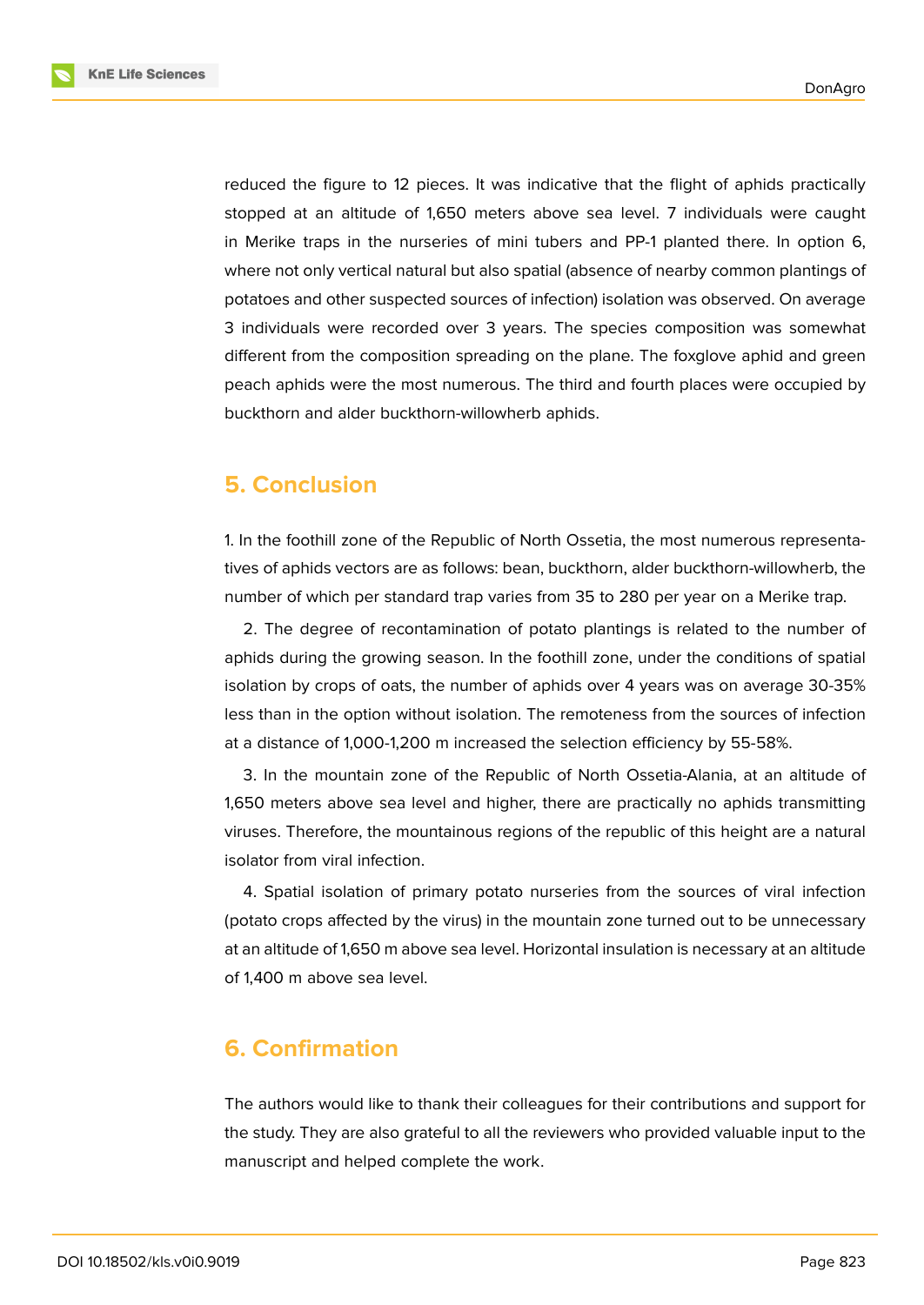# **Conflict of Interest**

The authors declare that they have no conflicts of interest regarding the presented results.

## **Acknowledgement**

This work was prepared with the support of the Ministry of Science and Education of the Russian Federation.

# **References**

- <span id="page-6-0"></span>[1] Shcherbinini, A. N., *et al*. (2005). Seed Breeding and Breeding Potatoes in the Mountains and Foothills of the North Caucasus. *Agrarian Russia*, vol. 5, pp. 22-24.
- [2] (2005). *Methodology for Field Surveys and Post-Harvest Quality Control of Potato Seed Material.* Moscow: Ikar Anisimov B. V. Publishing House, p. 56.
- [3] Gerieva, F. T., Basiev, S. S. and Bolieva, Z. A. (2013). Carriers of Viral Infection of Potatoes in the Republic of North Ossetia-Alania. *Bulletin of the Gorsky State Agrarian University*, vol. 50, issue 2, pp. 48-50.
- [4] Gerieva, F. T., Bolieva, Z. A. and Basiev, S. S. (2014). Aphids are Carriers of the Viral Infection of Seed Potatoes in the North Caucasus. *Plant Protection and Quarantine,* issue 2 vol. 12, pp. 18-19.
- [5] Ekaterinskaya, E. M. and Taikov, V. V. (2016). Features of the Summer of Winged Aphids on the Plantings of a Healthy Potato Grown in the Kustanai Research Institute of Agriculture. *Potato Plant Protectio,* vol. 1 pp. 3-5.
- [6] (1992). Pukhaev R.V. *Insects are Carriers of Potato Viruses in North Ossetia*. Vladikavkaz, p 23.
- [7] Shcherbinin, A. N., Bohova, F. T. and Likhnenko, S. V. (2001). Natural Resources of the Republic of North Ossetia-Alania. *Agricultural Resources, vol. 2* p. 312.
- [8] Basiev, S. S., Gerieva, F. T. and Tedeeva, A. A. (2016). Peculiarities of Potato Breeding in Mountainous and Foothill Zones of North Ossetia-Alania. *Bulletin of the Agro-Industrial Complex of Stavropol.*, vol. 1, issue 21, pp. 163-166.
- [9] Anisimov, B. V. (2017). Phytosanitary Zones and their Role in Virus-Free Potato Seed Production. Problems. *Search. Vol. 11*, pp.16-19.